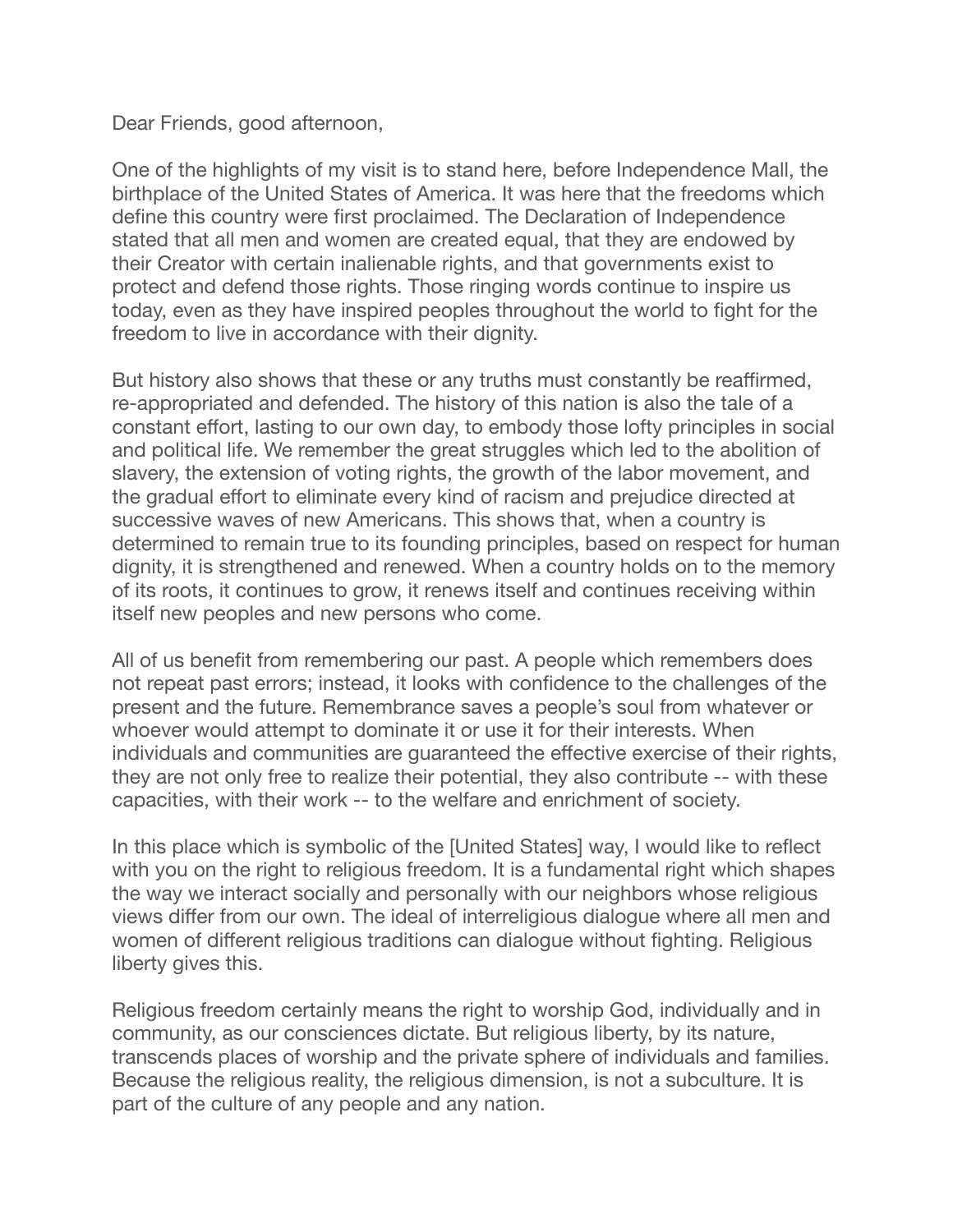Our various religious traditions serve society primarily by the message they proclaim. They call individuals and communities to worship God, the source of all life, liberty and happiness. They remind us of the transcendent dimension of human existence and our irreducible freedom in the face of every claim to [any] absolute power. We need but look at history, it serves us well to look at history, especially the history of the last century, to see the atrocities perpetrated by systems which claimed to build one or another "earthly paradise" by dominating peoples, subjecting them to apparently indisputable principles and denying them any kind of rights. Our rich religious traditions seek to offer meaning and direction, "they have an enduring power to open new horizons, to stimulate thought, to expand the mind and heart" (Evangelii Gaudium, 256). They call to conversion, reconciliation, concern for the future of society, selfsacrifice in the service of the common good, and compassion for those in need. At the heart of their spiritual mission is the proclamation of the truth and dignity of the human person and human rights.

Our religious traditions remind us that, as human beings, we are called to acknowledge an Other, who reveals our relational identity in the face of every effort to impose "a uniformity to which the egotism of the powerful, the conformism of the weak, or the ideology of the utopian would seek to impose on us" (M. de Certeau).

In a world where various forms of modern tyranny seek to suppress religious freedom, or try to reduce it to a subculture without right to a voice in the public square, or to use religion as a pretext for hatred and brutality, it is imperative that the followers of the various religions join their voices in calling for peace, tolerance and respect for the dignity and rights of others.

We live in a world subject to the "globalization of the technocratic paradigm" (Laudato Si', 106), which consciously aims at a one-dimensional uniformity and seeks to eliminate all differences and traditions in a superficial quest for unity. The religions thus have the right and the duty to make clear that it is possible to build a society where "a healthy pluralism which respects differences and values them as such" (Evangelii Gaudium, 255) is a "precious ally in the commitment to defending human dignity… and a path to peace in our troubled world" (ibid., 257) so troubled by war.

The Quakers who founded Philadelphia were inspired by a profound evangelical sense of the dignity of each individual and the ideal of a community united by brotherly love. This conviction led them to found a colony which would be a haven of religious freedom and tolerance. That sense of fraternal concern for the dignity of all, especially the weak and the vulnerable, became an essential part of the North American spirit. During his visit to the United States in 1987, Saint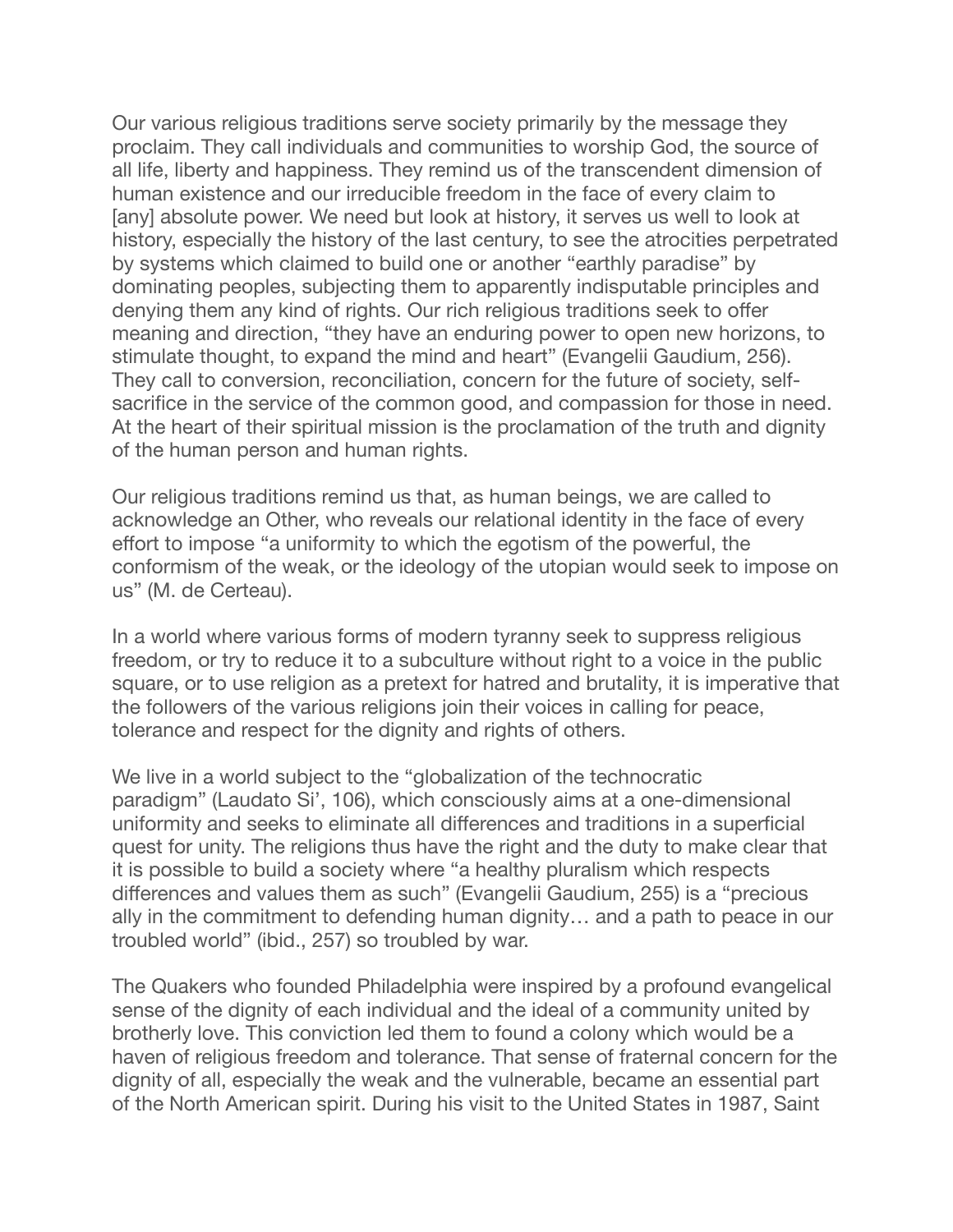John Paul II paid moving homage to this, reminding all Americans that: "The ultimate test of your greatness is the way you treat every human being, but especially the weakest and most defenseless ones" (Farewell Address, 19 September 1987, 3).

I take this opportunity to thank all those, of whatever religion, who have sought to serve the God of peace by building cities of brotherly love, by caring for our neighbors in need, by defending the dignity of God's gift of life in all its stages, by defending the cause of the poor and the immigrant. All too often, [and everywhere], those most in need of our help are unable to be heard. You are their voice, and many of you, [men and women religious], have faithfully made their cry heard. In this witness, which frequently encounters powerful resistance, you remind North American democracy of the ideals for which it was founded, and that society is weakened whenever and wherever [any] injustice prevails.

Just a while ago, I spoke of the tendency toward globalization. Globalization isn't bad. On the contrary, the tendency toward globalizing ourselves is good. It unites us. What can be bad is the way of doing this. If a type of globalization aims to reduce everyone to uniformity like a sphere, this globalization destroys the richness and the uniqueness of each person and each people. If a type of globalization seeks to unite everyone but respecting each person, respecting him as a person, his richness, his uniqueness, respecting each people, its richness, each person, then this globalization is good and it enables all of us to grow, and it brings peace. I'd like to use a bit of geometry here. If globalization is a sphere, where every point is equal, equidistant from the center, it decimates, it's not good. If globalization is like a polyhedron where all are united but each one conserves his own identity, it's good and it brings a people to grow, and gives dignity to all people and grants them rights.

Among us today are members of America's large Hispanic population, as well as representatives of recent immigrants to the United States. Thank you for opening the door. I greet all of you with particular affection! Many of you have emigrated to this country at great personal cost, but in the hope of building a new life. Do not be discouraged by whatever challenges and hardships you face. I ask you not to forget that, like those who came here before you, you bring many gifts to your new nation. [Please,] you should never be ashamed of your traditions. Do not forget the lessons you learned from your elders, which are something you can bring to enrich the life of this American land. I repeat, do not be ashamed of what is part of you, your life blood. You are also called to be responsible citizens, you are called to be responsible citizens and to contribute as did those who came before, with so much effort; to contribute fruitfully to the life of the communities in which you live. I think in particular of the vibrant faith which so many of you possess, the deep sense of family life and all this other